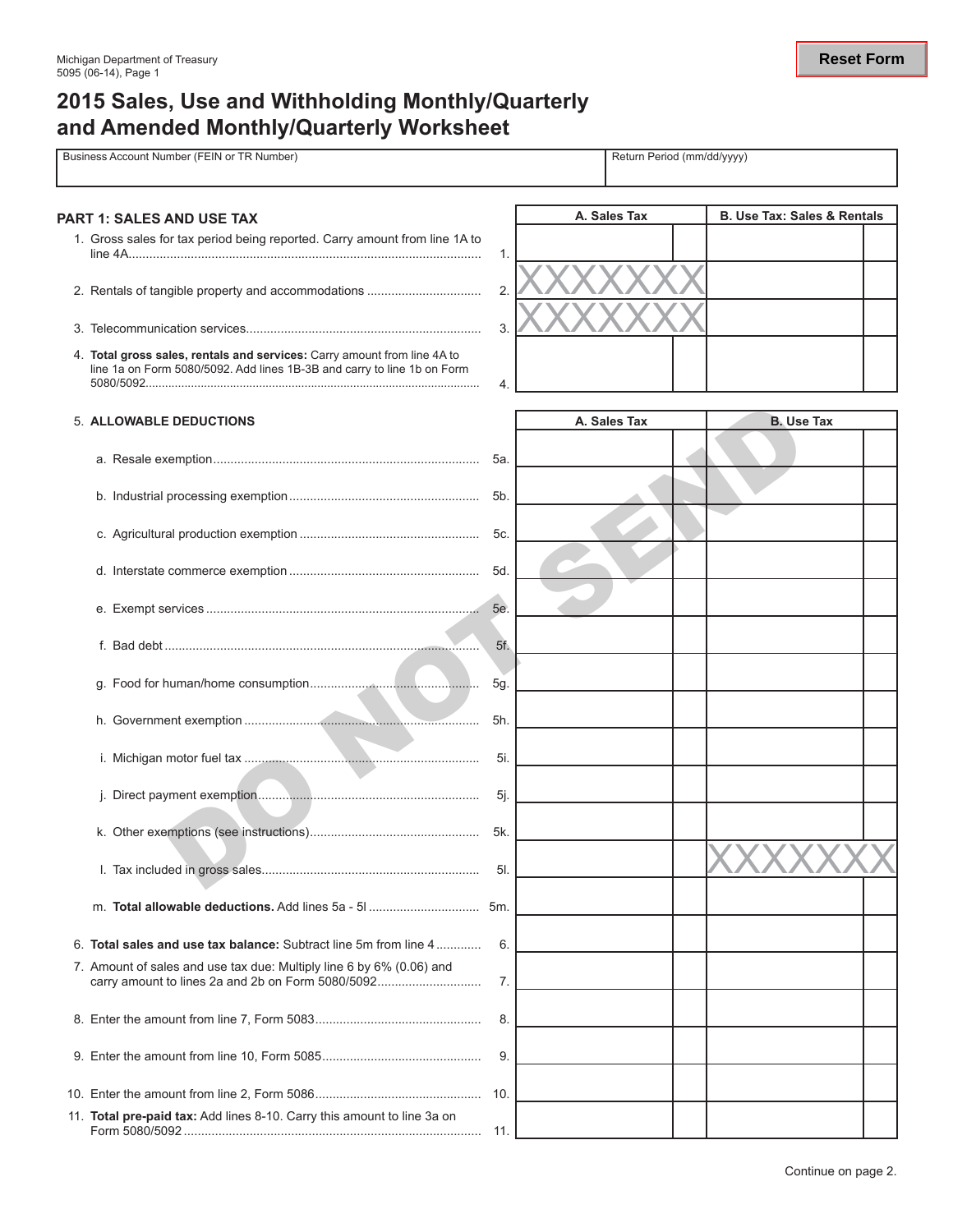#### **Part 2: Use Tax on Items Purchased for Business or Personal Use**

| 12. Total amount of use tax purchases and withdrawals from inventory                                   |  |  |
|--------------------------------------------------------------------------------------------------------|--|--|
| 13. Taxable amount of use tax: Multiply line 12 by 6% (0.06) and carry to line 7 of Form 5080/5092 13. |  |  |

**IMPORTANT:** This worksheet is your file copy and may be subject to audit. DO NOT SEND. Record your account number and your return period at the top of the form. Keep this worksheet for your records.

**Use Tax on Items Purchased for Business or Personal Use:** Use line 12 to report purchases made for use in your business or for items removed from your inventory for personal or business use.

## **Instructions for** *2015 Sales, Use and Withholding Monthly/Quarterly and Amended Monthly/Quarterly Worksheet* **(Form 5095)**

#### **PART 1: SALES AND USE TAX SECTION**

**Line 1a: Total gross sales for tax period being reported.** Enter the total of your Michigan sales of tangible personal property including cash, credit and installment transactions and any costs incurred before ownership of the property is transferred to the buyer (including shipping, handling, and delivery charges).

**Line 1b:** This line is used to report the following:

- • **Out-of-state retailers who do not have retail stores in Michigan:** Enter total sales of tangible personal property including cash, credit, and installment transactions.
- **• Lessors of tangible personal property:** Enter amount of total rental receipts.
- **• Persons providing accommodations:** This would include but not limited to hotel, motel, and vacation home rentals. This also includes assessments imposed under the Convention and Tourism Act, the Convention Facility Development Act, the Regional Tourism Marketing Act, the Community Convention or Tourism Marketing Act.
- Telecommunications Services: Enter gross income from telecommunications services.

**Line 2b: Rental of tangible property and accommodations.** Lessors of tangible personal property who pay use tax on rental receipts must enter rental income. Enter total hotel and motel room rentals including assessments imposed under the Convention and Tourism Act, the Convention Facility Development Act, the Regional Tourism Marketing Act, or the Community Convention or Tourism Marketing Act. No negative figures are allowed.

**Line 3b: Telecommunications Services.** Enter gross income from telecommunications services.

**Line 5a-5l: Allowable Deductions.** Use lines 5a - 5l to deduct nontaxable sales you made from gross sales. Deductions taken for tax exempt sales must be substantiated in your records. You must obtain a completed copy of *Michigan Sales and Use Tax Certificate of Exemption* 

(Form 3372) or the same information in another format, from the purchaser.

**Line 5a: Resale.** Enter resale exemption claims.

**Line 5b: Industrial Processing.** The property sold must be for direct use in producing a product for eventual sale at retail**.**

**Line 5c: Agriculture Production.** The property sold must be for direct use in agricultural production.

**Line 5d: Interstate Commerce.** Enter sales made in interstate commerce. To claim such a deduction, the property or service must be delivered by you to the out-of-state purchaser. Property transported out of state by the purchaser does not qualify under interstate commerce. You must keep documentation of out-of-state shipments to support this deduction.

**Line 5e: Exempt Services.** Enter charges for nontaxable services billed separately, such as repair or maintenance, if these charges were included in gross receipts on line 1.

**Line 5f: Bad Debts.** You may deduct the amount of bad debts from your proceeds if all of the following criteria are met:

- If the debts are charged off as uncollectible on your books and records at the time the debts become worthless
- You have deducted the debts on your return for a period during which the bad debts are written off as uncollectible.
- The debt must also be eligible to be deducted for federal income tax purposes.

A bad debt deduction may also be claimed by a third-party lender provided the retailer who reported the tax and the lender financing the sale executed and maintained a separate written election designating which party may claim the deduction. Certain additional conditions must be met. See MCL 205.54i and MCL 205.99a.

**Line 5g: Food for Human/Home Consumption.** Enter the total of retail sales of grocery-type food, excluding tobacco